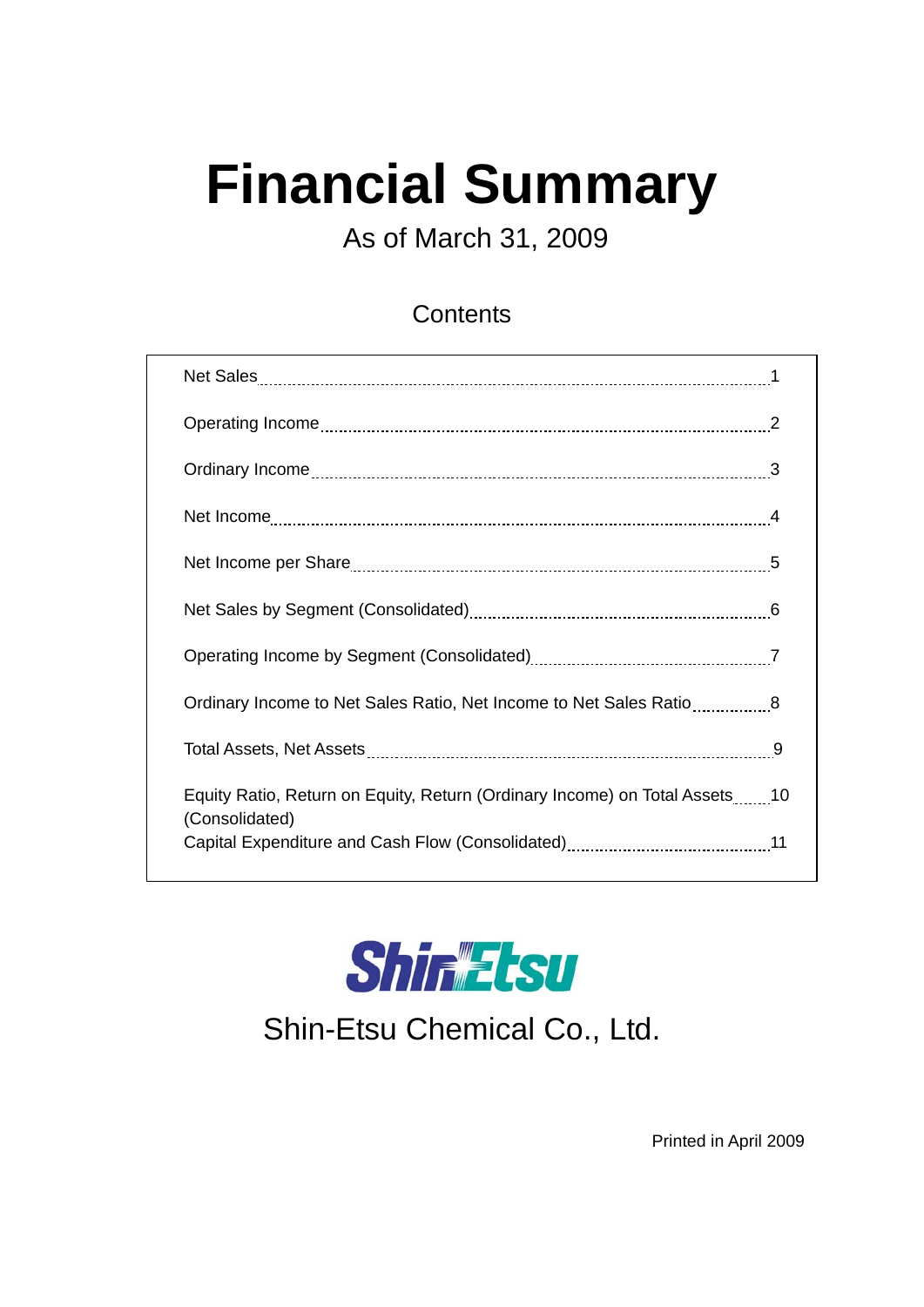

Net Sales



|           | (100 millions of yen) |       |       |       |       |       |        |        |        |        |  |  |  |  |
|-----------|-----------------------|-------|-------|-------|-------|-------|--------|--------|--------|--------|--|--|--|--|
|           | 00/3                  | 01/3  | 02/3  | 03/3  | 04/3  | 05/3  | 06/3   | 07/3   | 08/3   | 09/3   |  |  |  |  |
| Net Sales | 6,789                 | 8,075 | 7,751 | 7,975 | 8,328 | 9,675 | 11,279 | 13,047 | 13,764 | 12,008 |  |  |  |  |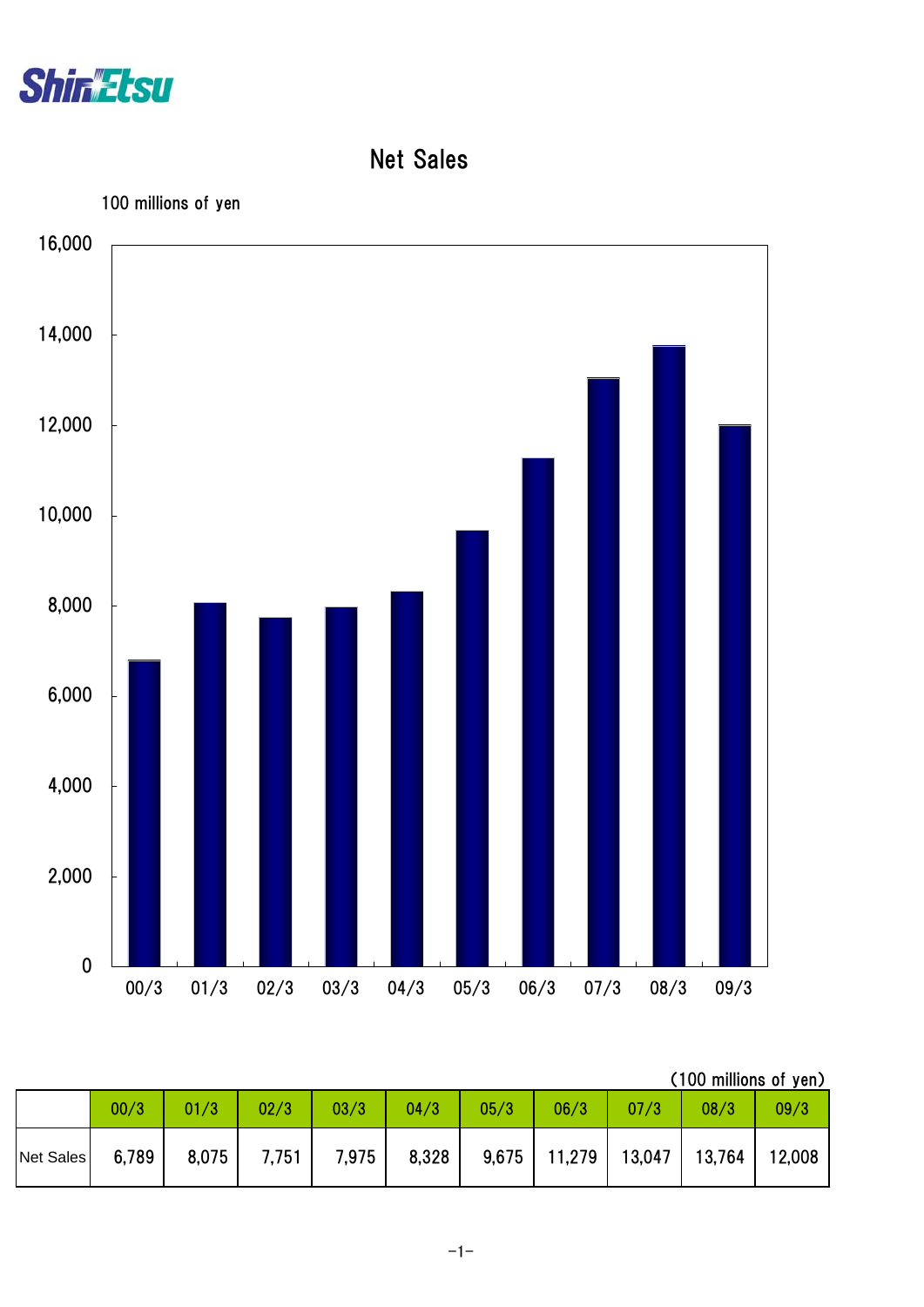



# Operating Income

|                            | 00/3 | /3    | 02/3 | 03/3  | 04/3  | 05/3  | 06/3 | 07/3  | 08/3  | 09/3  |
|----------------------------|------|-------|------|-------|-------|-------|------|-------|-------|-------|
| Operating<br><b>Income</b> | 875  | 1,127 | ,147 | 1,221 | 256،، | 1,517 | ,853 | 2,410 | 2,871 | 2,329 |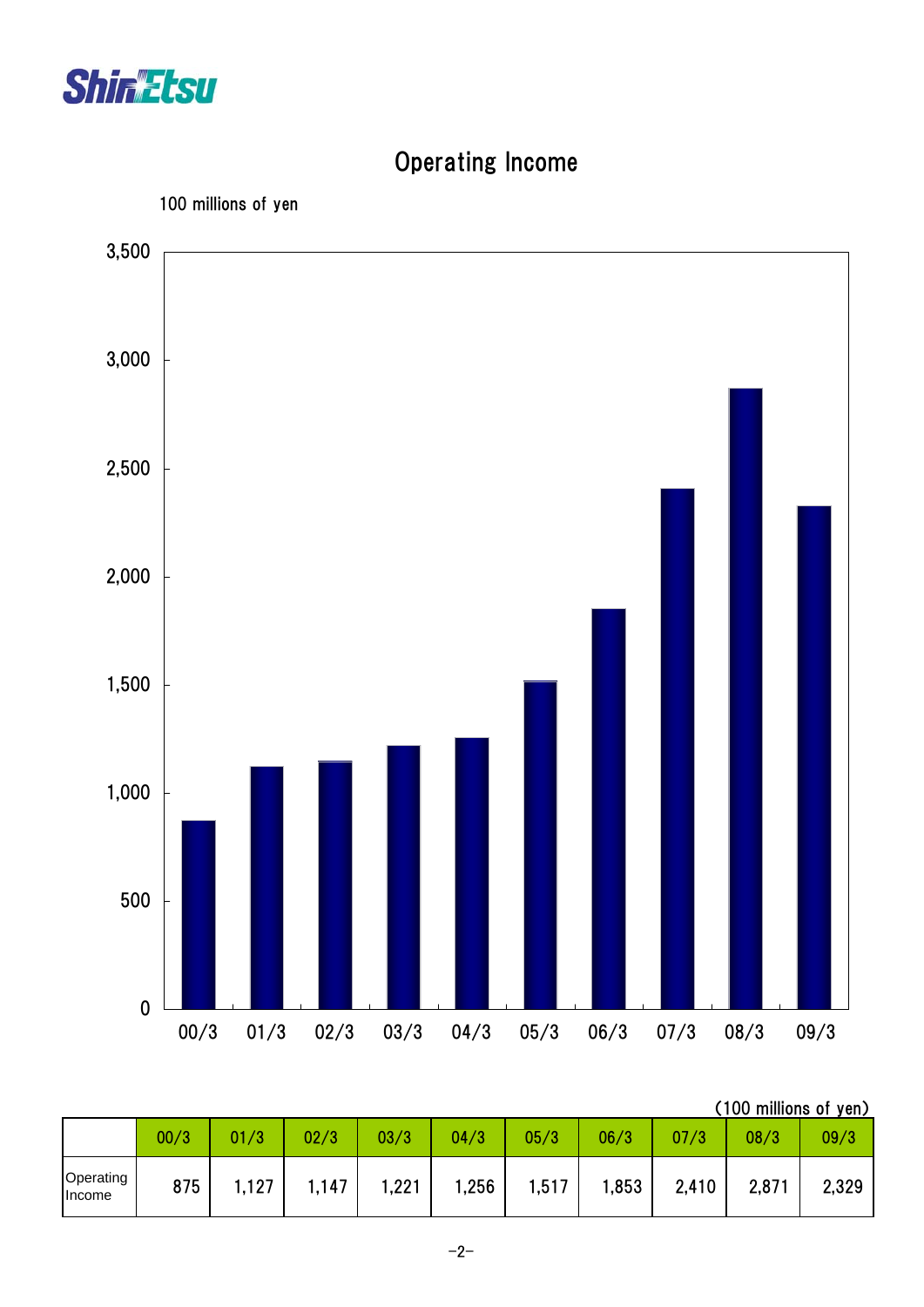

# Ordinary Income



|                    | (100 millions of yen) |      |       |      |       |       |      |       |       |       |  |  |  |  |
|--------------------|-----------------------|------|-------|------|-------|-------|------|-------|-------|-------|--|--|--|--|
|                    | 00/3                  | 01/3 | 02/3  | 03/3 | 04/3  | 05/3  | 06/3 | 07/3  | 08/3  | 09/3  |  |  |  |  |
| Ordinary<br>Income | 844                   | ,158 | 1,170 | ,221 | 256،، | 1,515 | ,850 | 2,470 | 3,000 | 2,505 |  |  |  |  |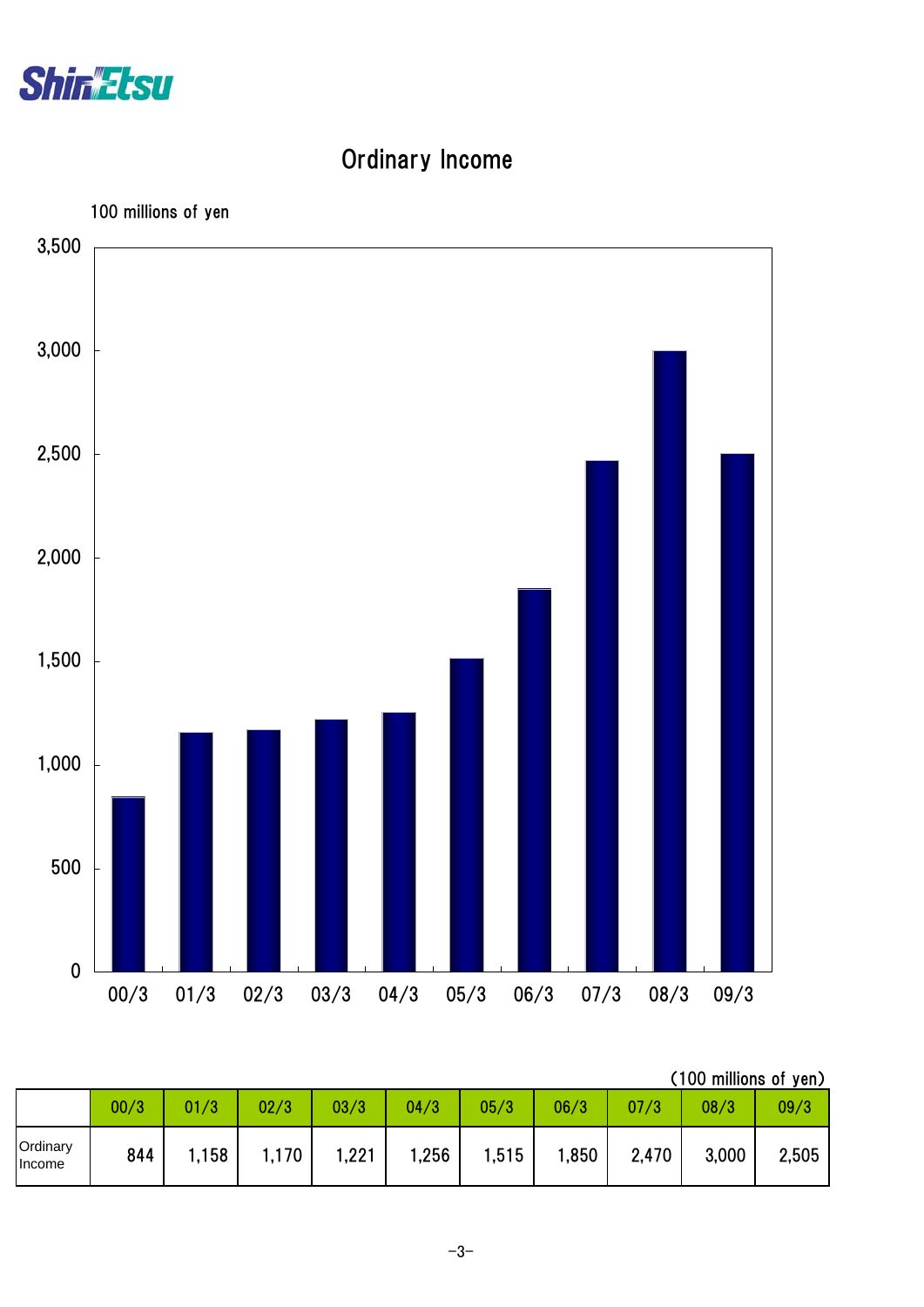

### Net Income



|            | (100 millions of yen) |      |      |      |      |      |       |       |       |       |  |  |  |  |
|------------|-----------------------|------|------|------|------|------|-------|-------|-------|-------|--|--|--|--|
|            | 00/3                  | 01/3 | 02/3 | 03/3 | 04/3 | 05/3 | 06/3  | 07/3  | 08/3  | 09/3  |  |  |  |  |
| Net Income | 482                   | 645  | 685  | 730  | 748  | 932  | 1,150 | 1,540 | 1,836 | 1,547 |  |  |  |  |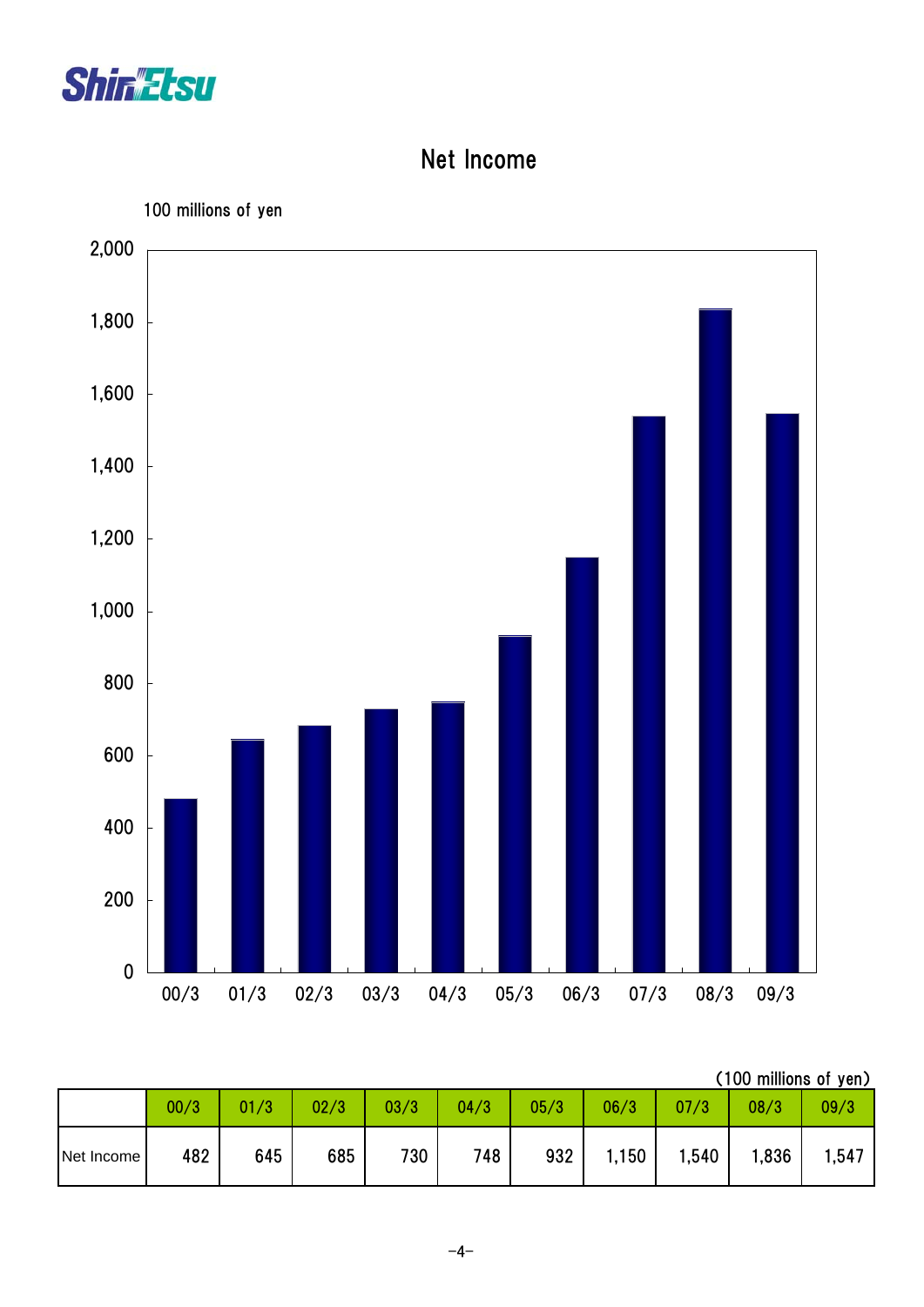



Net Income per Share

|                         |        |        |        |      |                                   |      |      |        |        | (yen)  |
|-------------------------|--------|--------|--------|------|-----------------------------------|------|------|--------|--------|--------|
|                         | 00/3   | 01/3   | 02/3   | 03/3 | 04/3                              | 05/3 | 06/3 | 07/3   | 08/3   | 09/3   |
| Net Income<br>per Share | 116.56 | 153.58 | 162.93 |      | 173.13   177.25   219.10   266.63 |      |      | 357.78 | 426.63 | 362.39 |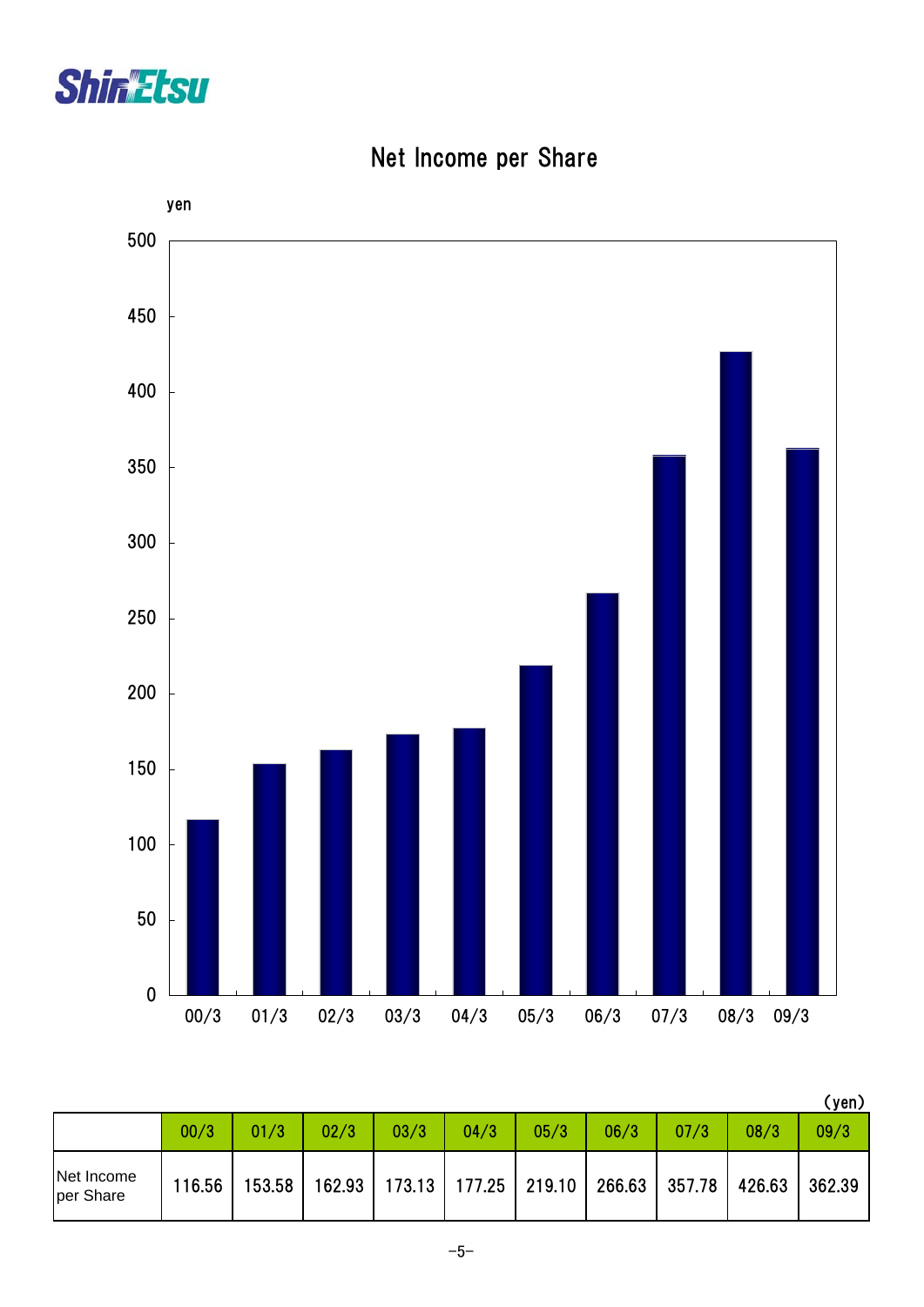



# Net Sales by Segment (Consolidated)

**Organic and Inorganic Chemicals Electronics Materials** 

**E** Functional Materials and Others

|                                           |       |       |       |       |       |       |       |       | (TOO millions of yen <i>)</i> |       |
|-------------------------------------------|-------|-------|-------|-------|-------|-------|-------|-------|-------------------------------|-------|
|                                           | 00/3  | 01/3  | 02/3  | 03/3  | 04/3  | 05/3  | 06/3  | 07/3  | 08/3                          | 09/3  |
| Organic and Inorganic<br><b>Chemicals</b> | 3,434 | 4,104 | 3,980 | 4,210 | 4,570 | 5,490 | 6,365 | 7,084 | 7,010                         | 6,292 |
| <b>Electronics Materials</b>              | 2,201 | 2,587 | 2,265 | 2,434 | 2,622 | 3,069 | 3,615 | 4.794 | 5,647                         | 4,675 |
| <b>Functional Materials</b><br>and Others | 1,153 | 1,384 | 1,507 | 1,331 | 1,136 | 1,116 | 1,300 | 1,169 | 1,107                         | 1,041 |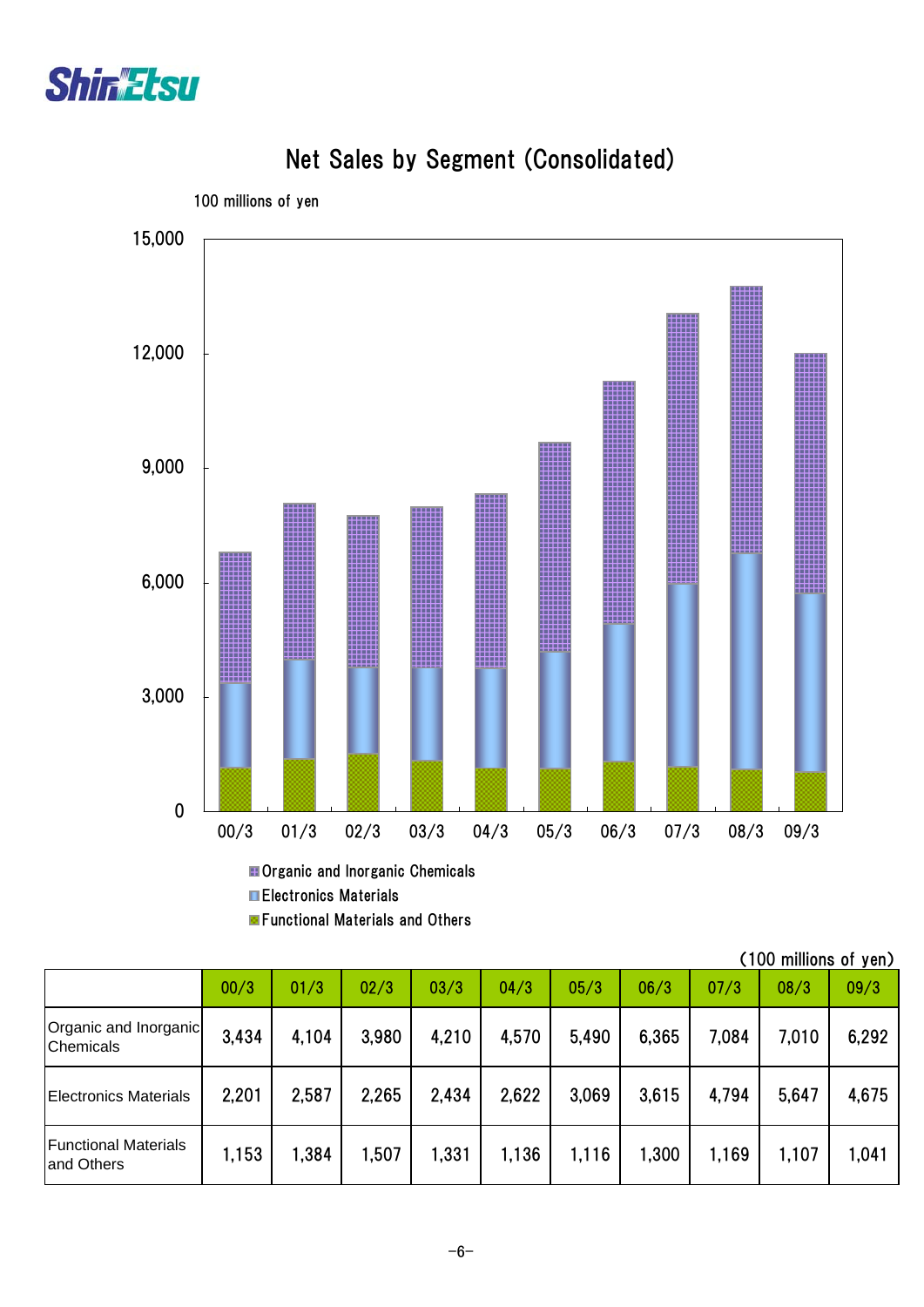



#### Operating Income by Segment (Consolidated)

**Functional Materials and Others** 

|                                            |      |      |      |      |      |      |      |       | (100 millions of yen) |       |
|--------------------------------------------|------|------|------|------|------|------|------|-------|-----------------------|-------|
|                                            | 00/3 | 01/3 | 02/3 | 03/3 | 04/3 | 05/3 | 06/3 | 07/3  | 08/3                  | 09/3  |
| Organic and Inorganic<br><b>Chemicals</b>  | 452  | 470  | 488  | 624  | 651  | 779  | 962  | 1,067 | 995                   | 952   |
| <b>Electronics Materials</b>               | 233  | 364  | 337  | 352  | 422  | 537  | 653  | 1,066 | 1,621                 | 1,122 |
| <b>Functional Materials</b><br>land Others | 187  | 293  | 322  | 243  | 182  | 201  | 240  | 276   | 260                   | 257   |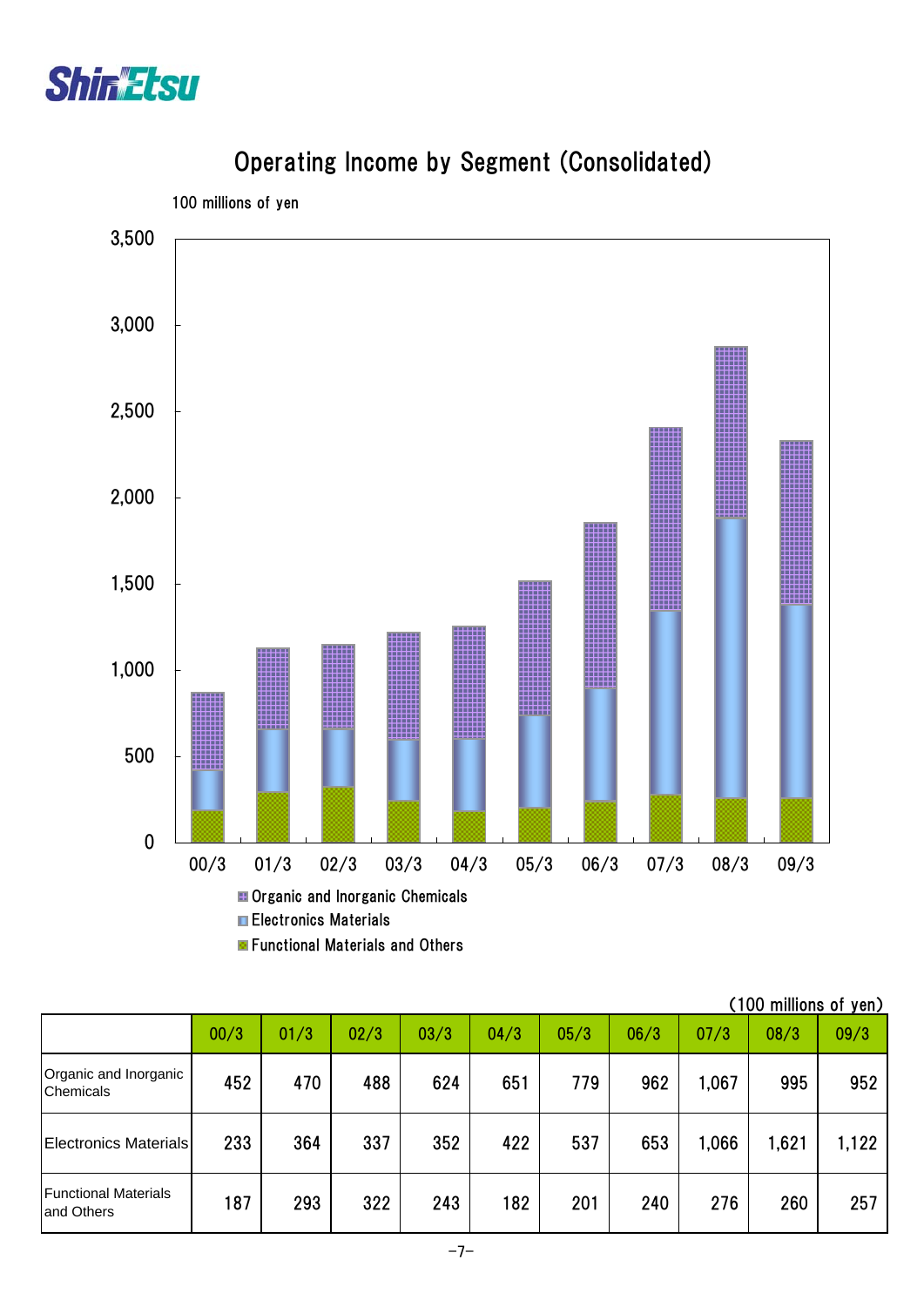





|                                              |      |      |      |      |      |      |      |      |      | (% ) |
|----------------------------------------------|------|------|------|------|------|------|------|------|------|------|
|                                              | 00/3 | 01/3 | 02/3 | 03/3 | 04/3 | 05/3 | 06/3 | 07/3 | 08/3 | 09/3 |
| Ordinary Income to<br><b>Net Sales Ratio</b> | 12.4 | 14.3 | 15.1 | 15.3 | 15.1 | 15.7 | 16.4 | 18.9 | 21.8 | 20.9 |
| Net Income to Net<br>Sales Ratio             | 7.1  | 8.0  | 8.8  | 9.2  | 9.0  | 9.6  | 10.2 | 11.8 | 13.3 | 12.9 |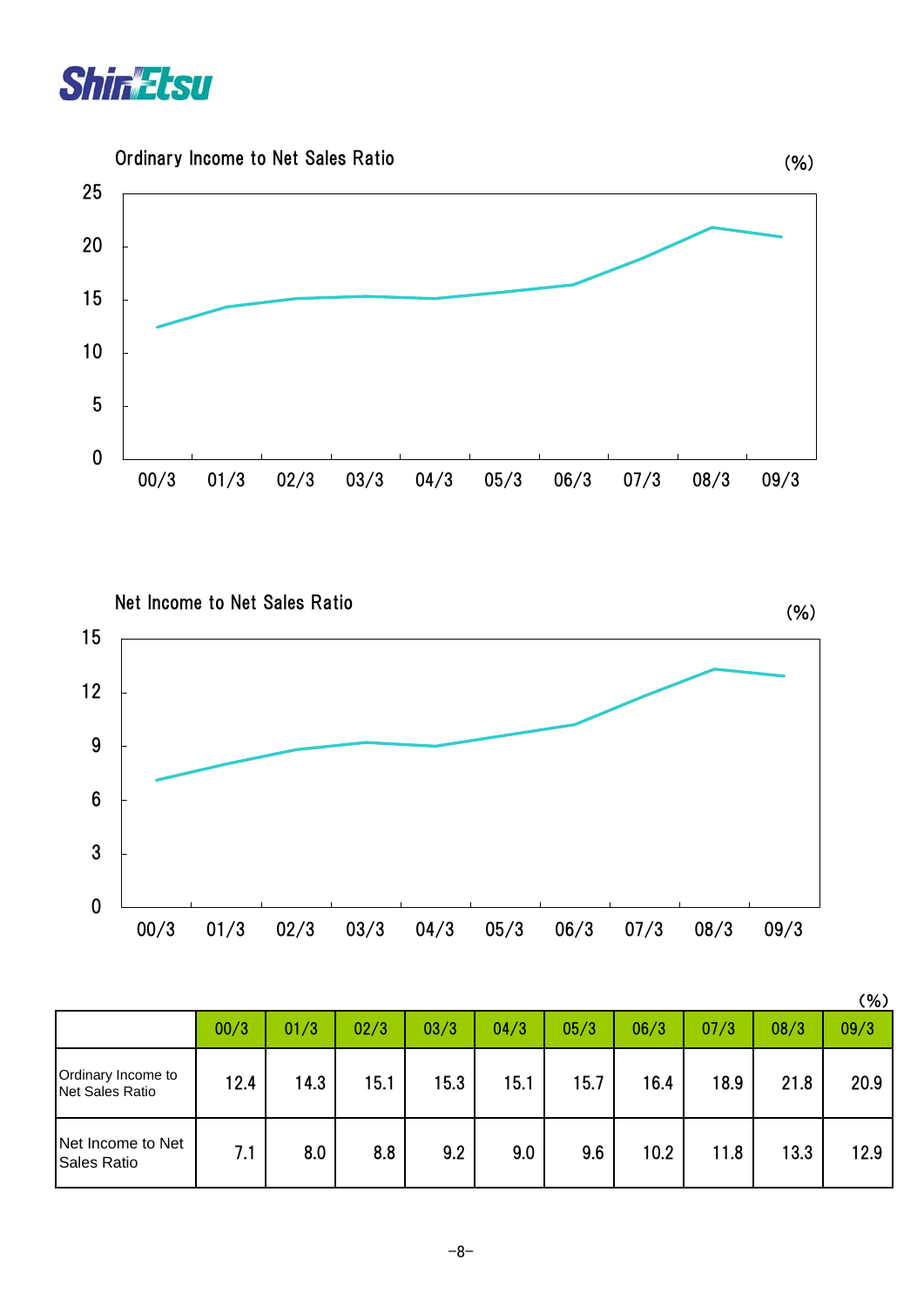

Total Assets

100 millions of yen







|                     | 00/3   | 01/3   | 02/3   | 03/3   | 04/3   | 05/3   | 06/3   | 07/3   | 08/3   | 09/3   |
|---------------------|--------|--------|--------|--------|--------|--------|--------|--------|--------|--------|
| <b>Total Assets</b> | 11,687 | 12,658 | 12,884 | 13,109 | 13,862 | 14,762 | 16,713 | 18,600 | 19,185 | 16,849 |
| <b>Net Assets</b>   | 6,513  | 7,150  | 8,121  | 8,470  | 9,007  | 9,963  | 11,737 | 13,603 | 14,837 | 14,074 |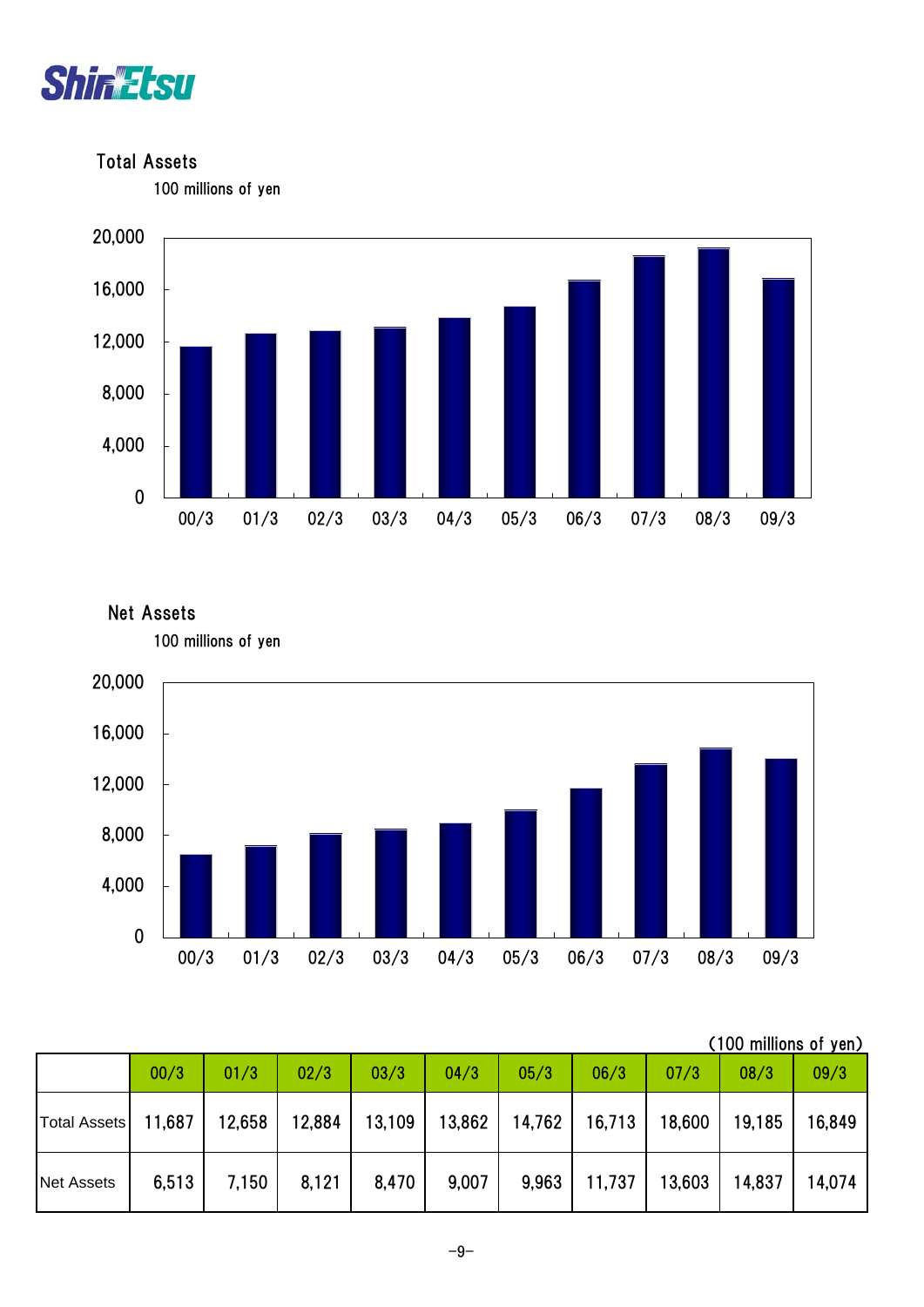

Equity Ratio (Consolidated)



Return on Equity, Return (Ordinary Income) on Total Assets (Consolidated)

(%)



| - Return (Ordinary Income) on Total Assets |  |
|--------------------------------------------|--|
|--------------------------------------------|--|

|                                                       |      |      |      |      |      |      |      |      |      | $(\% )$ |
|-------------------------------------------------------|------|------|------|------|------|------|------|------|------|---------|
|                                                       | 00/3 | 01/3 | 02/3 | 03/3 | 04/3 | 05/3 | 06/3 | 07/3 | 08/3 | 09/3    |
| Equity Ratio                                          | 55.7 | 56.5 | 63.0 | 64.6 | 65.0 | 67.5 | 70.2 | 71.0 | 75.0 | 81.1    |
| Return on Equity                                      | 7.9  | 9.4  | 9.0  | 8.8  | 8.6  | 9.8  | 10.6 | 12.4 | 13.3 | 11.0    |
| Return (Ordinary<br>Income) on<br><b>Total Assets</b> | 7.6  | 9.5  | 9.2  | 9.4  | 9.3  | 10.6 | 11.8 | 14.0 | 15.9 | 13.9    |